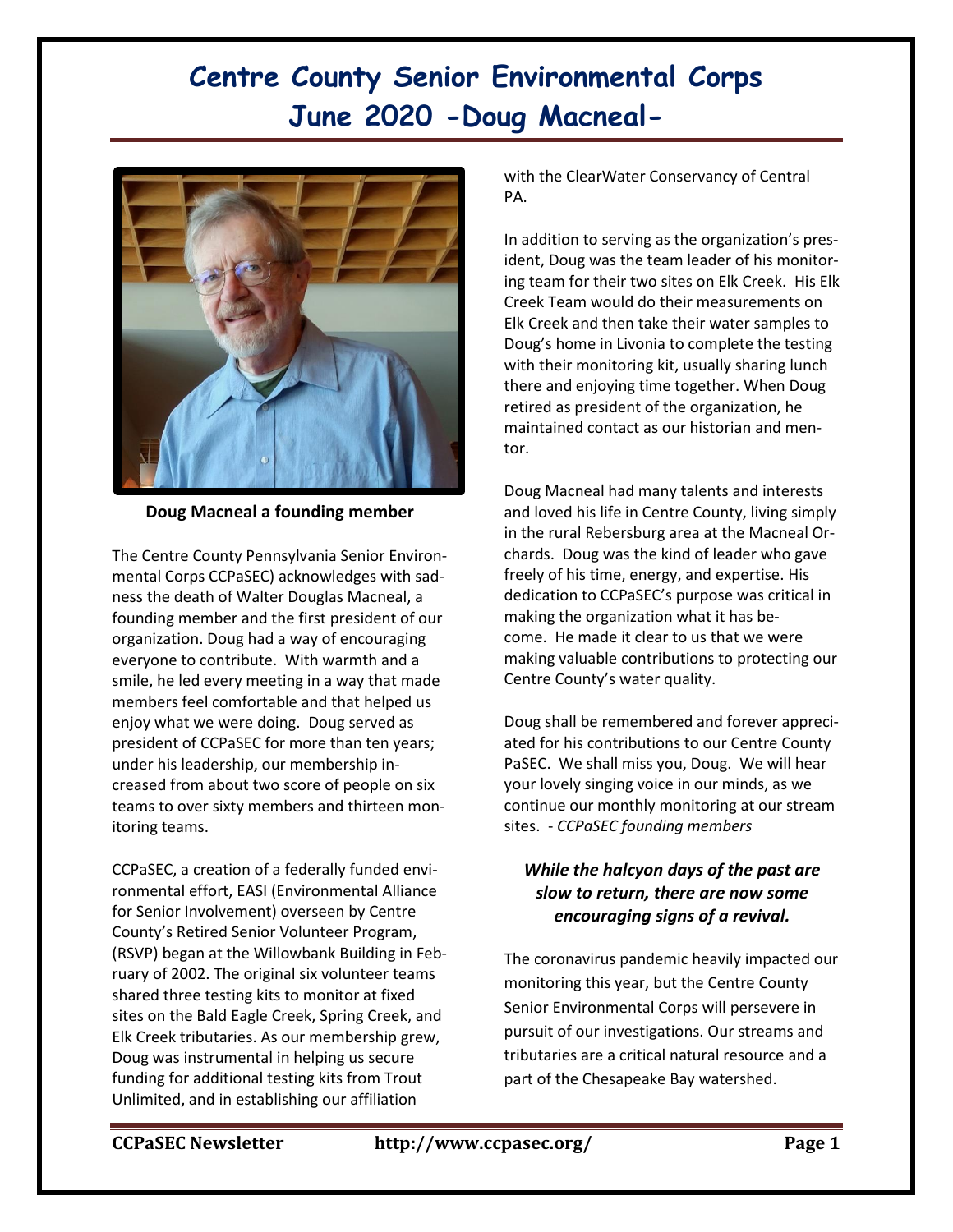# **Centre County Senior Environmental Corps June 2020 -Doug Macneal-**



Citizen-based water monitoring is often overlooked as a citizen initiative. Pennsylvania does not have unlimited resources to monitor them. Our volunteers augment the limited state sponsored remote sensors. We are a key information resource to provide a status of conditions of many local and remotely accessible streams.

Our planet is running out of fresh water resources. The Centre County Senior Environmental Corps Volunteers monitor our county's streams water quality. We are a non-profit group associated with the ClearWater Conservancy and our County RSVP. We focus on data collection and posting it on our public website for county conservation and public use. We are older adults (55+). Members work in teams of 3-6, regularly visiting sites throughout the watershed to gather about 40 data points per site, including water chemistry, stream flow, riparian characteristics, and counts of macro invertebrates (twice a year). *– Ken Johnson*

*Thankfully, generous grants and contributions from donors provided us a means to purchase needed supplies and equipment.* 

#### **August picnic**

The August Clearfield PaSEC - CCPaSEC picnic has been canceled.

#### **Duplicate testing**

Lou is hoping to resume regular testing in June (depending on news and RSVP requirements).

Bill has met with our team leaders and to reschedule testing for those teams that had to be cancelled.

#### **Pennsylvania Senior Corps**



To join us: Please call the Centre County RSVP (Retired and Senior Volunteer Program) Monday – Friday 8:30 am - 5:00 pm

#### Phone **(814) 355-6816**

The CCPaSEC newsletter is published quarterly except for special events. To contribute news articles, or corrections please Contact Ken Johnson via our CCPaSEC website.

#### **Pennsylvania Senior Corps**

Senior Corps taps the skills, talents, and experience of Americans age 55 and over to meet a wide range of community challenges. Last year, 2019 more than 10,400 Pennsylvania seniors met critical community needs while contributing to longer, healthier lives through one of three Senior Corps programs.